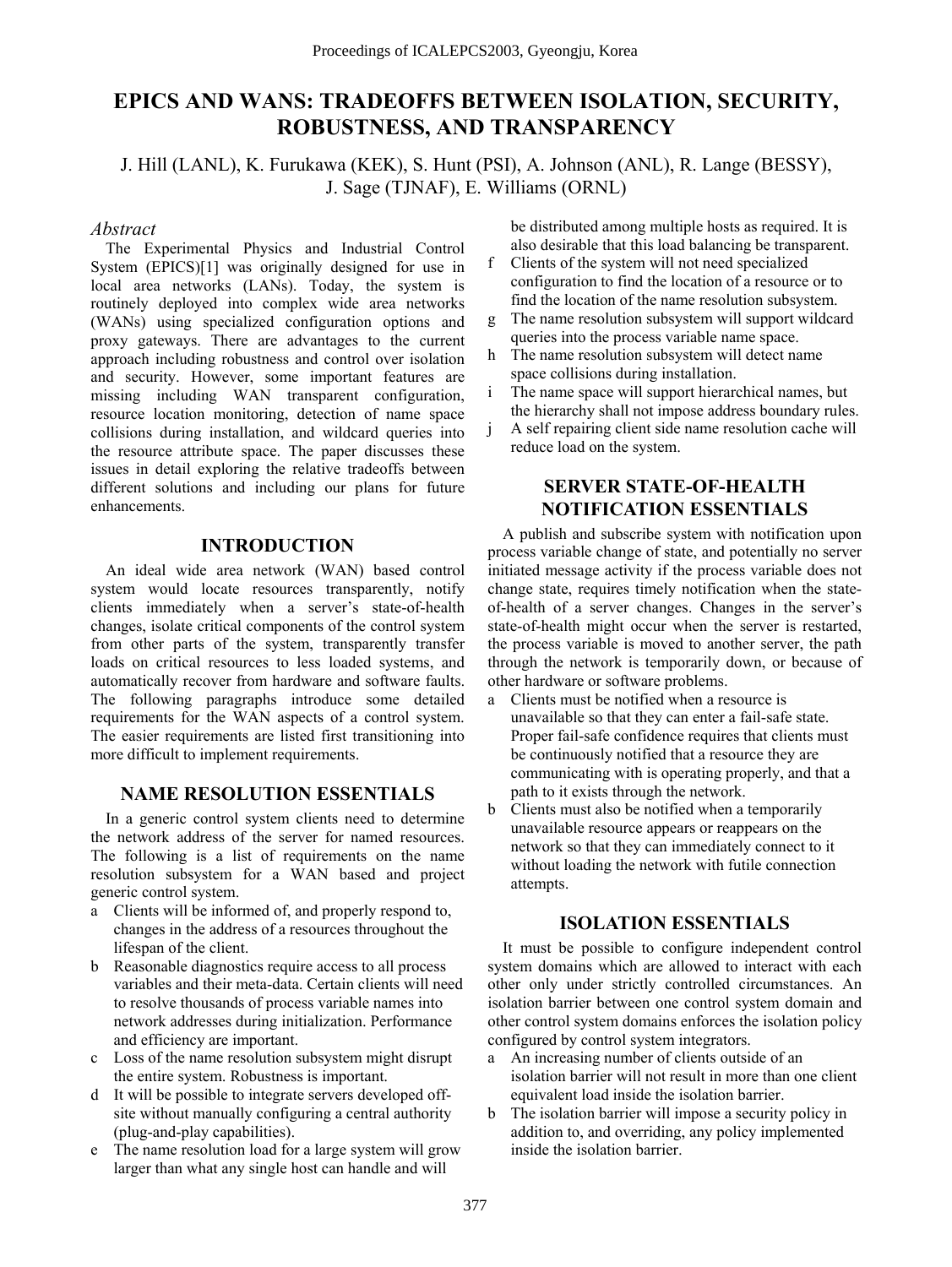- c Other than the security policy that it enforces and communication delays, the isolation barrier will be transparent to clients outside of the barrier who must interface with process variables inside the barrier.
- d An isolation barrier will not introduce a single point of failure for the control system.
- e An isolation barrier will not become a bottleneck for the control system, and therefore will scale with increasing client load. Automatic load balancing capabilities are desirable.

# **CURRENT EPICS PRACTICE**

Currently, clients of EPICS determine the network address of process variables by sending search datagram messages fully packed with process variable names to a list of server unicast[2] or broadcast addresses. The delay between search attempts P is based on the estimated client to server round trip time  $\varepsilon$  and the lowest unresolved process variable search attempt count  $\eta$  as follows.

$$
P=2^n\cdot\varepsilon
$$

There is also a dynamic adjustment in the number of datagrams sent with each search attempt based on past success rates. After one hundred unsuccessful attempts for each process variable subsequent search attempts are abandoned.

Server state-of-health notification is communicated by a server beacon datagram sent to a list of client unicast[2] or broadcast addresses. Clients maintain a running average of the period between all server beacons received. A missing beacon from a server to which the client is connected results in the client manually verifying that virtual circuit with a loop back message. A substantial change in any server beacon results in a new server event in the client. This resets the search attempt count to no higher than six for each unresolved process variable typically resulting in a new initial search period of sixty four times  $\varepsilon$ .

# **EPICS BROADCASTING ISSUES**

Broadcast messages are the network bandwidth efficient way to send a copy of an identical message to multiple hosts. IP broadcast addresses can be used to reach any server throughout the client's subnet and netdirected broadcasts[2] can be used to reach any server on a remote subnet as router configuration permits. Internet multicast addresses can be used to reach any server on the Internet that has registered interest in the specified multicast group id, independent of router configuration. EPICS could be easily modified to support multicasting. Broadcast based protocols are common. For example the internet protocols ARP, DHCP, the X window system's XDMCP can be configured to utilize hardware broadcasting for the purpose of locating resources. There are many preconceptions for and against hardware broadcasting and therefore the next few paragraphs are a discussion of the positive and negative aspects of the broadcast based protocols in EPICS.

The advantages of broadcast based server state-ofhealth beacons are efficient use of network bandwidth compared to periodic state-of-health heartbeats over a virtual circuit, and improved server communication loss event detect confidence compared to schemes using a centralized server state-of-health authority. The centralized scheme is oblivious to localized network failures and it also introduces additional links in the server loss detect logic introducing additional failure scenarios, and therefore decreased confidence.

A clear disadvantage of broadcast based server state-ofhealth beacons in large systems with multiple subnets is that proper configuration can become tedious. Proper client side detection of newly available servers requires that all clients see beacons from all available servers, and proper configuration ensuring this can be daunting for EPICS system managers, but this negative could be eliminated if EPICS used IP multicasting. Beacon period estimation errors induced by client load bursts, server load bursts, or aberrant network segments can result in false new server events (see below).

The advantages of broadcast based name resolution include no need to install and maintain a centralized name server, no single point of failure, and integration of autonomous offsite development without manually configuring a central name service authority. EPICS is capable of over 15k virtual channel connects per second on 2001 vintage PC hardware. This figure includes the datagram based name resolution phase, and also and the virtual circuit connect phase for each channel so in practice EPICS appears to meet requirement 1b.

The disadvantages of broadcast based name resolution include increased configuration complexity for off IP subnet clients that is especially problematic if routers are not configured to accept net-directed broadcasts[3], but this negative could be surmounted if EPICS were modified to support IP multicasting. Within long lifespan control systems the typical propensity is to end up with a modern workstation CPU, a modern LAN switch, and a legacy front end controller CPU. In this situation the name resolution efforts of the workstations tends to produce a more significant load on the front end controller CPU. Addition of a name resolution cache in the client would reduce traffic, but wouldn't resolve the primary problem: there is a tendency towards growing numbers of dispossessed process variable names in the client configurations of large systems. Exponential back off in the client's search rate tends to moderate this problem, but false new server events detected in the clients resulting from client load bursts, server load bursts, or aberrant network segments can be problematic. Of particular concern might be a self amplifying situation in large EPICS systems, where increased levels of name resolution related broadcasting activity resulted in server load bursts. The quiescent network and CPU loads resulting from this phenomenon tend to be quite low, but the peak loads have not been well characterized. Work is underway to allow these metrics to be archived over time. It is known that the software is designed to systematically